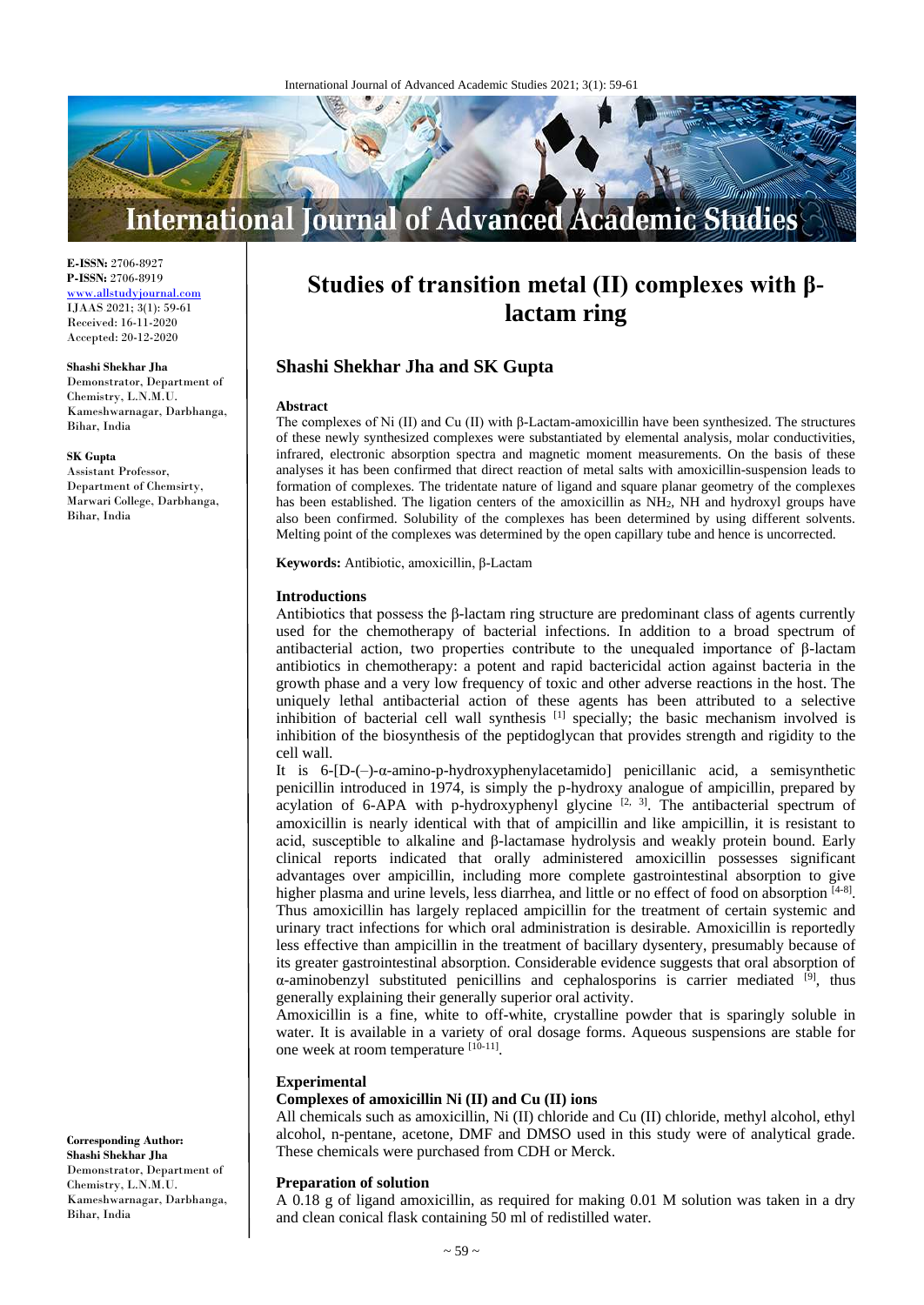The flask was fitted with cork and stirred vigorously with glass rod for two hours. To make it clear solution it was again vigorously stirred with an electrical stirrer for three hours. But I failed to get its clear solution. So its suspension was used as such for complexation.

A 0.01 M solution of metal salts were prepared by dissolving appropriate amount of metal salt in 10 ml of redistilled water in a dry and clean conical flask. The solution was filtered to remove any insoluble residue.

## **Preparation of complex**

The complex was prepared by the slow addition of 10 ml of 0.01 M metal salt solution to the magnetically stirred 50 ml of 0.01 M of ligand amoxicillin suspension at room temperature. As the amount of metal cation was increased amoxicillin dissolved. The solution was attained coloured syrupy state. The concentration of final solution gave rise to colour precipitates, which were filtered and washed with distilled water, ethanol and ether regularly and repeatedly three times. The precipitates were dried in a desiccator over calcium chloride, and then solid complexes were obtained.

Solubility tests of these complexes were performed. The thin layer chromatography of this complex was performed by using aluminium plates coated with silica gel-60GF254 as the stationary phase. The solvent system was consisted of butyl acetate: glacial acetic acid: methanol: water  $(5:2.5:2.5:1, V/V)$  as mobile phase. The R<sub>f</sub> value was found  $0.59 \pm 0.03$ .

Its melting point was determined using open capillary tube in kjeldal flask filled with concentrated sulphuric acid. Its melting point was greater than  $300 \degree C$ .

The elemental analysis of the complex was carried out at Central Drug Research Institute (CDRI), Lucknow. The elemental analysis of the complex is given as:

## **Elemental analysis**

|              | % of metal ion Cal/(found) | % of C Cal/(found) | % of H Cal/(found) | % of N Cal/(found) |
|--------------|----------------------------|--------------------|--------------------|--------------------|
| Ni(amox)Cl1  | 12.80/(12.68)              | 41.86/(41.52)      | 3.92/(3.88)        | 9.16/(8.98)        |
| [Cu(amox)Cl] | 13.71/(13.53)              | 41.52/(41.28)      | 3.92/(3.88)        | 9.06/(8.91)        |

#### **Complexes of amoxicillin**

The complexes of amoxicillin, with lanthanide metal and transition metal ions ( $Ni^{2+}$  and  $Cu^{2+}$ ) are anhydrous as evident from analytical, spectral studies. All these complexes are quite stable at room temperature. The complexes are generally soluble in common organic

solvents such as alcohol, benzene, DMF, DMSO but partially soluble in diethyl ether, and in water.

The molar conductance values are too low to account for any dissociation. Thus complexes are non electrolytes. The molar conductance of these complexes in nitrobenzene is given in following table.

| <b>Complexes</b> | (° <sub>o</sub> )<br>M.Pt. | Insoluble         | $\mathrm{Conductance}\,(\Omega^{\text{-1}}\mathrm{cm}^2\mathrm{mol}^{\text{-1}}$ | <b>Heff</b> | Colour        |
|------------------|----------------------------|-------------------|----------------------------------------------------------------------------------|-------------|---------------|
| [Ni(amox)Cl]     | 192                        | Water and alcohol | 11.28                                                                            | Diamagnetic | Emerald green |
| [Cu(amox)Cl]     | 210                        | Water and alcohol | 13.34                                                                            |             | Light green   |

## **Spectral Studies transition metal Complexes with amoxicillin**

The infrared, [1] H NMR and electronic spectra of the

complexes were obtained from external agency C.D.R.I., Lucknow. The IR spectral data and the assignment of the ligand and its metal complexes are given in following table.

| Compound     | VOH Str. | vco of Carboxyl | $V(CO)$ quinolone | VOH bending | $V(C)$ of oxo group |
|--------------|----------|-----------------|-------------------|-------------|---------------------|
| amoxicillin  | 3050     |                 | 622               | 1400        | 150                 |
| [Ni(amox)Cl] |          | 625             | 1570              |             | 190                 |
| [Cu(amox)Cl] |          | .640            | 1585              |             | つつら<br>ر ے ک        |

The infrared spectra of complexes of amoxicillin with transition metal (II) ions and the ligand amoxicillin were recorded in the range of  $400-4000$  cm<sup>-1</sup>. The highest frequency of the bands of the ligand at  $\sim$ 3050 cm<sup>-1</sup> can be assigned  $^{[14]}$  to the stretching  $v_{NH}$  vibration of the -NH group in the ligand amoxicillin. This band is disappear in the all complexes of metal (II) ions indicates that the complexation  $[15]$  of the NH group through metal ions. The infrared spectra of the ligand amoxicillin shows a peat at 1713 cm-1 due to stretching frequency of the C=O of carboxyl group. This peak is reduced to the range of 1625-1670 cm<sup>-1</sup>. It also indicates the participation of the carboxyl group in the complexation  $^{[8]}$  with metal ions. The frequency at 1622 cm- $\frac{1}{1}$  in IR spectra of the ligand due to the carbonyl group present in the β-lactam ring reduced to 1585-1605 cm-

<sup>1</sup> in the metal complexes. It also indicates the participation of the l group in the complexation.

Thus, on account of infrared spectral properties one can say that amoxicillin acts as tridentate ligand. The electronic spectral data for the solution of these complexes investigated in acetonitrile are recorded in CDRI, Lucknow and presented in the following table.

**Table 1:** Electronic spectral data of complexes in cm-1

| <b>Complexes</b> | <b>Spectral bands</b> | <b>Transitions</b>                                                            |
|------------------|-----------------------|-------------------------------------------------------------------------------|
| [Ni(amox)Cl]     | 8800, 14550,          | $3A_{2g}$<br>$\rightarrow$ ${}^{3}T_{g}$ , ${}^{3}T_{1g}$ (F), ${}^{3}T_{1g}$ |
|                  | 25350                 |                                                                               |
| [Cu(amox)Cl]     | 625                   |                                                                               |

On the basis of structures of the complexes are as below: